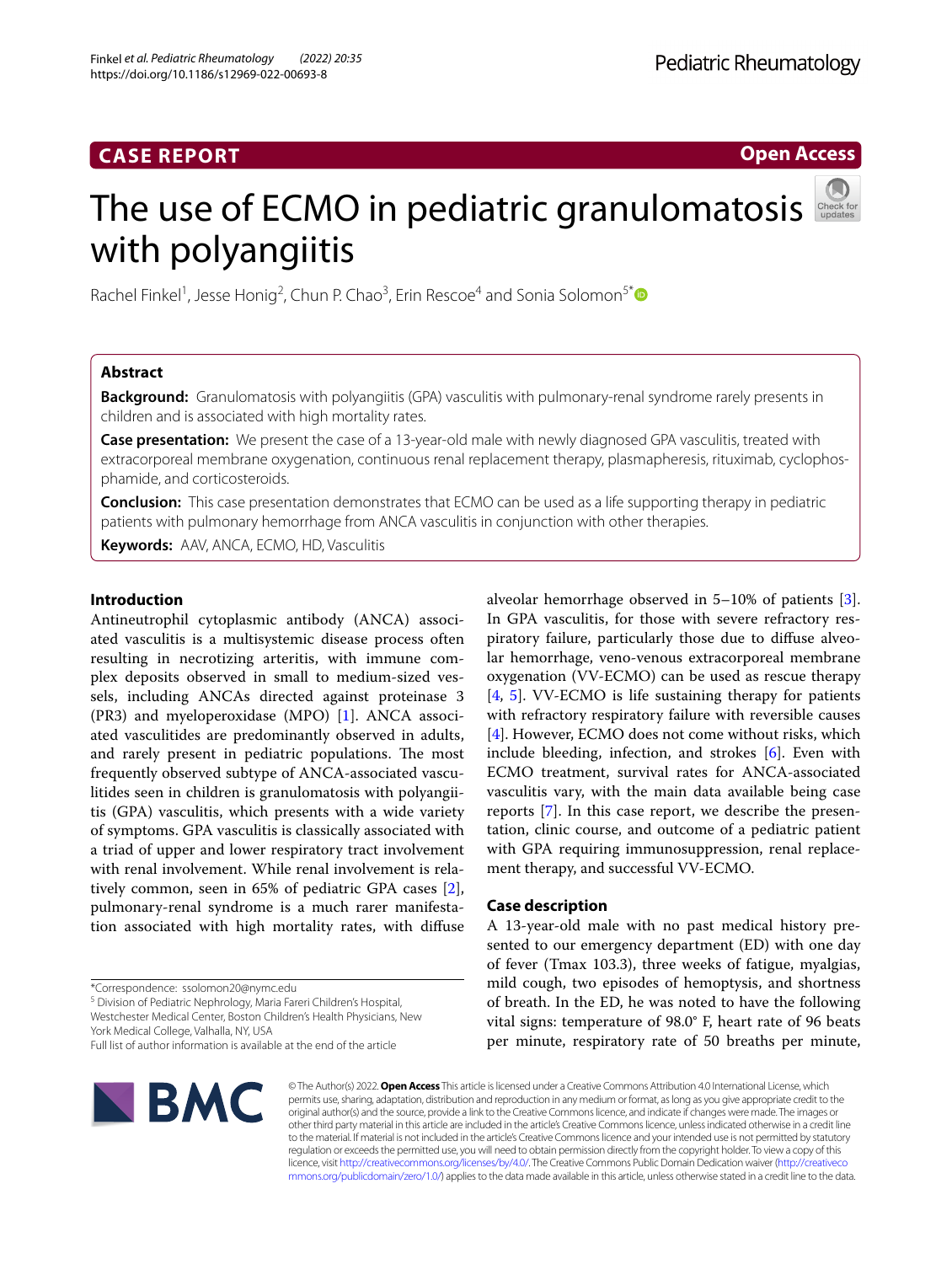pulse oximeter reading of 93% on room air, and blood pressure of 119/77. His respiratory exam was most notable for difuse crackles which were worse at the bases of both lungs. His CBC demonstrated a white blood cell (WBC) count of 8.1  $\text{k/mm}^3$ , normocytic anemia (Hgb 9.7 g/dl, Hct 29%), and a platelet count of 261  $\text{k/mm}^3$ . Additional bloodwork demonstrated acute renal insufficiency with a blood urea nitrogen (BUN) level of 86 mg/ dL and a creatinine (Cr) of 8.06 mg/dL. Electrolytes were normal apart from a mild metabolic acidosis, bicarbonate 17 mEq/L, and hyperkalemia with a potassium of 5.7 mEq/L. Complement levels were normal. C-reactive protein (CRP) was 18 mg/dL and erythrocyte sedimentation rate (ESR) was 55 mm/hr. His urine demonstrated microscopic hematuria (149 RBCs/high power feld) and sub-nephrotic proteinuria (urine protein to creatinine ratio of 1 g/g). ANCA laboratory tests were sent in the ED given his constellation of symptoms. He was admitted to the pediatric intensive care unit due to respiratory insufficiency and acute renal failure. The initial exam performed by the admitting intensivist noted that the patient was tachypneic with shallow respirations and had decreased breath sounds on right. An initial chest x-ray demonstrated a dense right infltrate. On admission, he was placed on continuous positive airway pressure (CPAP) for respiratory support. By hospital day two, he was noted to have improvement in his respiratory status and was weaned from CPAP to nasal cannula. Given the improvement in his respiratory status and the need to establish a diagnosis for his worsening renal insufficiency (BUN 88 mg/dL and Cr 9 mg/dL) the decision was made that the patient was stable enough to proceed with a renal biopsy. However, during induction of anesthesia, he developed frank pulmonary hemorrhage requiring intubation. The hemorrhage resolved with positive pressure ventilation. Computed tomography of his chest demonstrated concern for alveolar hemorrhage. At that time, laboratory results returned positive for c-ANCA antibodies (elevated PR-3) but were negative for p-ANCA. His other rheumatologic labs were found to be negative. He also was noted to have signifcant anemia secondary to pulmonary hemorrhage (Hgb 5.4, Hct 15.9%). Renal biopsy was thus deferred until his respiratory status stabilized and was completed at bedside on hospital day three. Given his pulmonary hemorrhage, completed renal biopsy, and laboratory fndings consistent with GPA, he was started on plasmapheresis, pulse steroids with intravenous (IV) methylprednisolone and rituximab (375 mg/ m2 /dose) as part of induction therapy. His BUN/Cr continued to rise, reaching a maximum of BUN 113 mg/ dl and Cr 10.09 mg/dL. He was able to make adequate urine, but due to worsening uremia, he was started on intermittent hemodialysis (HD). His respiratory status

deteriorated due to recurrent hemorrhage. He failed conventional ventilation and was escalated to high frequency oscillatory ventilation (HFOV) in an effort to tamponade the bleeding. At that time, his renal biopsy results demonstrated pauci-immune crescentic glomerulonephritis, consistent with ANCA-mediated renal disease.

Unfortunately, he continued to have active pulmonary hemorrhage and developed pneumothoraces and pneumomediastinum from high mean airway pressures. He had poor oxygen saturations, saturating in the 60's. He required multiple chest tubes for adequate lung reexpansion. Given his complications from high mean airway pressures and worsening hypoxemia from airway hemorrhage, and concern for impending cardiac arrest, it was decided to cannulate for VV- ECMO. The goal was to provide adequate oxygen delivery until blood could be cleared from his airways through therapeutic bronchoscopy. To minimize the risk of rebleeding, the ECMO circuit was not anticoagulated for 48 h after which time low-dose heparin was started. Once the patient was clinically stable, a bronchoscopy was able to remove signifcant blood clots in his airways which had been the cause of his refractory hypoxemia. While on VV-ECMO, daily intermittent HD was transitioned to continuous venovenous hemodialysis (CVVHD) due to his critical status. In summary, his induction treatment included the following: methylprednisolone (a total of 3 doses of 30 mg/ kg/dose, maximum of 1 g/dose), rituximab (375 mg/m<sup>2</sup>/ weekly dose administered 4 times), plasmapheresis (a total of fve rounds), and intravenous immunoglobulins (IVIG). Given that his clinical status continued to worsen, he was also given low dose cyclophosphamide (15 mg/kg) with mesna (225 mg, for bladder protection) for two doses, two weeks apart. He was decannulated after 16 days and extubated after 21 days later. He remained on CVVHD for a total of eight days and subsequently became anuric. He was transitioned to intermittent hemodialysis, which was discontinued after 40 days. Secondary to his renal insufficiency, he also developed hypertension, which was managed with nicardipine and esmolol intravenous drips and later transitioned to oral amlodipine, atenolol, and clonidine for subsequent management.

Considering his signifcant risk of superimposed infection given persistent fevers and leukocytosis, his prednisone was ultimately weaned to 20 mg daily. Upon discharge, his hemoglobin was 12.5 g/dL, Hct 37.5%, his serum creatinine was 1.97 mg/dl with mild uremia (BUN 61 mg/dL), and his other electrolytes were within normal range. He was making approximately 2 L of urine per day (1.6 mL/kg/hr).

Four weeks after discharge, his BUN and creatinine began to rise again (100 mg/dL and 3.8 mg/dl,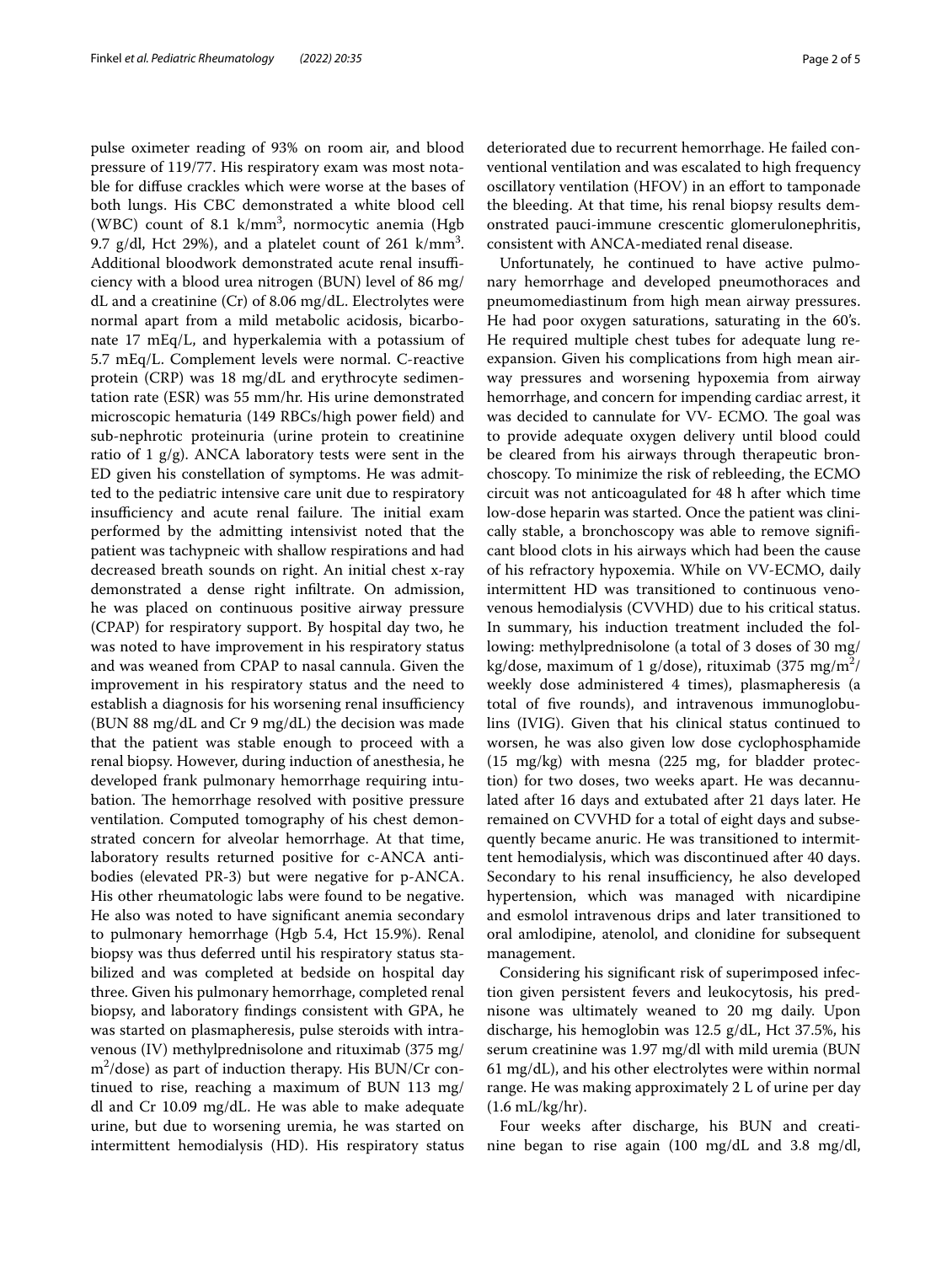respectively). In hopes of recovering his renal function even further, he was started on prednisone 60 mg daily and azathioprine 50 mg daily (renally dosed). Azathioprine was initiated with hopes of preserving his renal function. Despite intensifying his immunosuppression, his serum Cr slowly increased from 3.8 mg/dl to 6.7 mg/ dl within another six weeks. His BUN also continued to rise (maximum value of 110 mg/dl). In the setting of worsening renal function despite of intensifying immunosuppression, hemodialysis was initiated and later transitioned to peritoneal dialysis. After starting dialysis, his azathioprine and steroids were then weaned off and he was maintained on rituximab approximately every 6 months. After one year of disease quiescence, he successfully received a kidney transplant.

## **Discussion**

ANCA vasculitis is a rare disease, especially in the pediatric setting. Most case reports describing the use of ECMO in ANCA vasculitis focus on the adult population  $[7–10]$  $[7–10]$  $[7–10]$ . There are very few case reports, especially within the pediatric population, described in the past 10 years detailing a patient's hospital course with successful use of ECMO  $[11]$  $[11]$ . This is the third report of its kind describing a pediatric patient whose treatment involved multiple immunosuppressive medications and ECMO promoting his survival from a disease with a high mortality [\[11](#page-4-8), [12](#page-4-9)].

In a case series of eight patients on ECMO from various causes of pulmonary hemorrhage (i.e., GPA, sepsis, systemic lupus erythematosus, and autoimmune hepatitis), two patients had GPA and were also successfully treated with ECMO, plasmapheresis, systemic steroids, and cyclophosphamide. One patient was treated with veno-arterial ECMO (VA-ECMO) and the other seven with VV-ECMO [\[13\]](#page-4-10). Another case report describes a similar patient scenario of a 13-year-old male with MPA, requiring VA-ECMO and continuous renal replacement therapy, in addition to plasmapheresis, corticosteroids, cyclophosphamide, and rituximab [\[11\]](#page-4-8), which is similar to the treatment received by our patient.

These case studies suggest that patients with ANCA vasculitis who also have pulmonary hemorrhage may beneft from additional respiratory support while waiting for the full efects of inductive immunosuppressive agents. Some clinicians have found success utilizing ECMO specifcally in the management of difuse alveolar/pulmonary hemorrhage secondary to ANCA vasculitis [[8–](#page-4-11)[10\]](#page-4-7). Utilizing ECMO provided the support our patient needed to survive while awaiting the improvement in arteritis, which was the underlying etiology for the pulmonary hemorrhage and ensuing respiratory failure. This support also allowed for a therapeutic bronchoscopy to be performed safely. The bronchoscopy

enabled the removal of signifcant blood clots from his airways, which was necessary for recovery of native lung function. It is also interesting to note that in the case series with eight patients mentioned above [\[13](#page-4-10)], seven out of the eight patients were treated with VV-ECMO and not VA-ECMO. This is significant because VV-ECMO is easier to manage without systemic anticoagulation, which is clearly a beneft in patients, such as ours, with active bleeding. The same case series also did not report any bleeding complications. However, even in one case report involving a patient with active pulmonary hemorrhage where initially no systemic coagulation was added but subsequently involved heparinizing the circuits due to active clots being formed, resolution of bleeding occurred by day three of ECMO, which suggests that ECMO can be safe in smaller children with active pulmonary hemorrhage as well [\[9\]](#page-4-12). In addition, VV-ECMO carries less risks than VA-ECMO, such as stroke. The patient was on ECMO for a total of 16 days, like previous patients described, survived decannulation, extubation, and was discharged home. In our case, we were able to use adult sized cannulas and circuits, which minimized the need for anticoagulation and mitigated the risk for continued pulmonary hemorrhage. Although the cases above describe success with ECMO therapy, ECMO remains a rescue therapy for both pediatric and adult patients with pulmonary hemorrhage due to the concern for bleeding complications associated with ECMO itself, as well as the risk of infection in immunocompromised patients. Prospective studies are needed to quantify the risk in our specifc pediatric population.

Immunosuppressive treatment for ANCA vasculitis mainly involves two stages: induction therapy for the frst 3–6 months to induce remission followed by maintenance therapy for the next 2–4 years with the aim of preventing relapses [[14\]](#page-4-13). For patients with ANCA vasculitis with rapidly progressive glomerulonephritis or alveolar hemorrhage, pulse steroid treatment with IV methylprednisolone is often used for three days, as done with our patient. Previously, the standard of care for induction therapy involved glucocorticoids in combination with cyclophosphamide. However, given the toxicity profle of cyclophosphamide, rituximab has been studied as an alternative agent in adults and is increasingly being utilized and preferred (dose:  $375 \text{ mg/m}^2$  of body surface area per week for 4 weeks) [\[9,](#page-4-12) [15](#page-4-14)]. In particular, two important randomized control trials have been conducted: the RAVE and RITUXIVAS trials. The RAVE trial enrolled patients with new and relapsing ANCA vasculitis [[16\]](#page-4-15). One arm received cyclophosphamide and the other received rituximab  $[16]$  $[16]$ . The end point was tapering off steroids by 6 months. Rituximab was found to be non-inferior to cyclophosphamide in reaching this goal.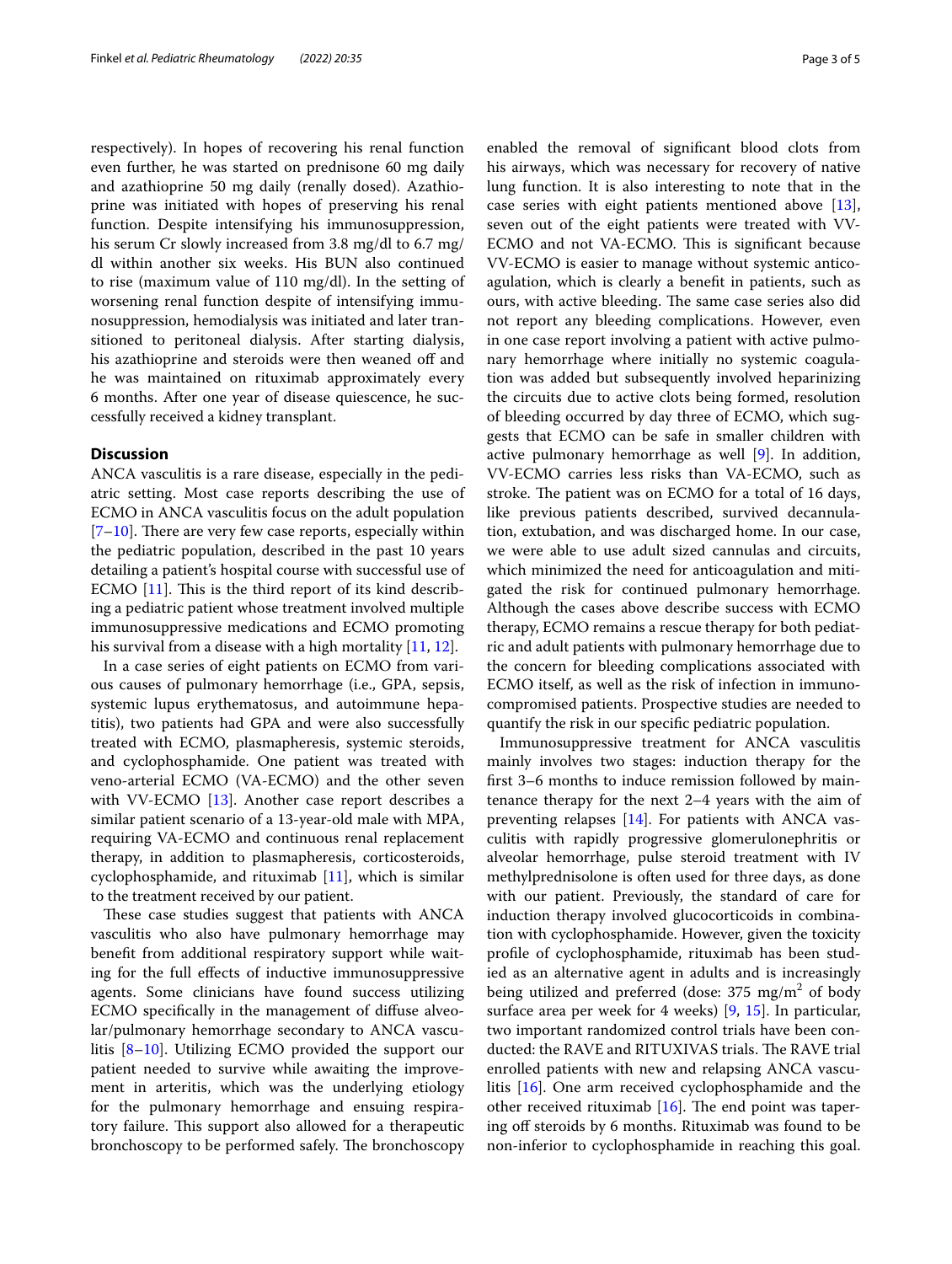However, this study did not include patients requiring renal replacement therapy  $[16]$  $[16]$  $[16]$ . The RITUXIVAS trial only included patients with newly diagnosed ANCA vasculitis and included those with renal involvement [\[17](#page-4-16)]. Patients received either glucocorticoids plus rituximab with two IV doses of cyclophosphamide or IV cyclophosphamide for three to six months followed by azathioprine  $[17]$  $[17]$ . The end points were sustained remission rates at 12 months and severe adverse events [\[17](#page-4-16)]. Once again, rituximab was not found to be inferior [[17\]](#page-4-16). Thus, rituximab is now often preferred in patients with relapsing disease, refractory disease, and contraindications to cyclophosphamide [[15](#page-4-14)]. In addition to rituximab, there are several other induction treatment options being examined such as mycophenolate mofetil [\[18\]](#page-4-17), combining cyclophosphamide and rituximab [\[19](#page-4-18)], and utilizing complement inhibitors [\[20\]](#page-4-19). As described above, our patient received rituximab in addition to glucocorticoids as part of his induction therapy. Although the PEXIVAS study demonstrated that plasmapheresis has not been shown to reduce the incidence of death or end stage renal disease, given our patient's acute decompensation, the decision was made to proceed with plasmapheresis [[21\]](#page-4-20). Plasmapheresis, cyclophosphamide, and IVIG were subsequently added given his ongoing clinical decline, as others have done in severe renal/life-threatening disease.

Cyclophosphamide used to be the cornerstone of maintenance therapy as well, with the goal of maintenance therapy being to prevent relapse rates. However, again, other options have been evaluated given the toxicity of cyclophosphamide. Given that we initially started with IV methylprednisolone, rituximab, and plasmapheresis, we only chose to use cyclophosphamide after our patient continued to further decompensate and required ECMO. Currently, azathioprine and/or rituximab are preferred forms of treatment  $[15]$  $[15]$  $[15]$ . The MAINRITSAN trial found that in patients who achieved remission after induction therapy with rituximab, when given rituximab infusions every six months patients had less major relapse at month 28 compared to the group of patients who only received azathioprine [\[22\]](#page-4-21).

In pediatric cases of ANCA vasculitis, much of the current treatment regimens are extrapolated from adults as there are no pediatric randomized control trials evaluating treatment for pediatric ANCA vasculitis. Given the paucity of data in pediatrics, there are guidelines from various organizations. The SHARE (Single Hub and Access point for Pediatric Rheumatology in Europe) initiative, which has provided the only pediatric specifc guideline, recently developed clinical care guidelines for the management of pediatric vasculitis [[23](#page-4-22)]. Guidelines for induction focus on corticosteroids and cyclophosphamide as the main agents, as was common in adults.

Rituximab, unlike in adults, was not discussed to be a frst line induction agent but rather as second or third line. Plasma exchange therapy, while not commonly used in adult patients, was considered as an induction agent for pediatric patients if primary induction agents fail [\[14](#page-4-13)]. Although rituximab is thus far not mentioned as frst line agent in induction or maintenance therapy, it is used more frequently in treating ANCA vasculitis [[23](#page-4-22)].

This case report demonstrates the aggressive nature of ANCA vasculitis. Although this is a rare disease, modern immunosuppressive agents have been successfully used. Most importantly, our case report demonstrates and corroborates similar fndings to those of other reports, which demonstrate that ECMO can be used as a life supporting therapy in pediatric patients with pulmonary hemorrhage from ANCA vasculitis. We hope that the information presented here about our patient may be useful to other patients and providers.

#### **Abbreviations**

ANCA: Antineutrophil cytoplasmic antibody; PR3: Proteinase 3; MPO: Myeloperoxidase; GPA: Granulomatosis with polyangiitis; ECMO: Extracorporeal membrane oxygenation; VV-ECMO: Veno-venous extracorporeal membrane oxygenation; VA-ECMO: Veno-arterial extracorporeal membrane oxygenation; ED: Emergency department; CBC: Complete blood counte; WBC: White blood cell; BUN: Blood urea nitrogen; Cr: Creatinine; CRP: C-reactive protein; ESR: Erythrocyte sedimentation rate; CPAP: Continuous positive airway pressure; HD: Hemodialysis; HFOV: High frequency oscillatory ventilation; CVVHD: Continuous veno-venous hemodialysis; IVIG: Intravenous immunoglobulins.

#### **Disclosure**

The authors declare no conficts of interest.

#### **Authors' contributions**

Rachel Finkel, MD: Participated in the writing of the paper, Reviewer of the paper. Jesse Honig, MD: Participated in the writing of the paper, Reviewer of the paper. Chun P. Chao, MD: Reviewer of the paper. Erin Rescoe, MD: Participated in the writing of the paper, Reviewer of the paper. Sonia Solomon, DO: Participated in the writing of the paper, Reviewer of the paper. The author(s) read and approved the fnal manuscript.

#### **Funding**

The authors have no fnancial disclosure and have not received any funding for this work.

#### **Availability of data and materials**

N/A.

#### **Declarations**

**Ethics approval and consent to participate** N/A.

## **Consent for publication**

Consent obtained.

#### **Competing interests**

The authors declare that they have no competing interests.

#### **Author details**

<sup>1</sup> Department of Pediatrics, Maria Fareri Children's Hospital, Westchester Medical Center, New York Medical College, Valhalla, New York, USA. <sup>2</sup> Department